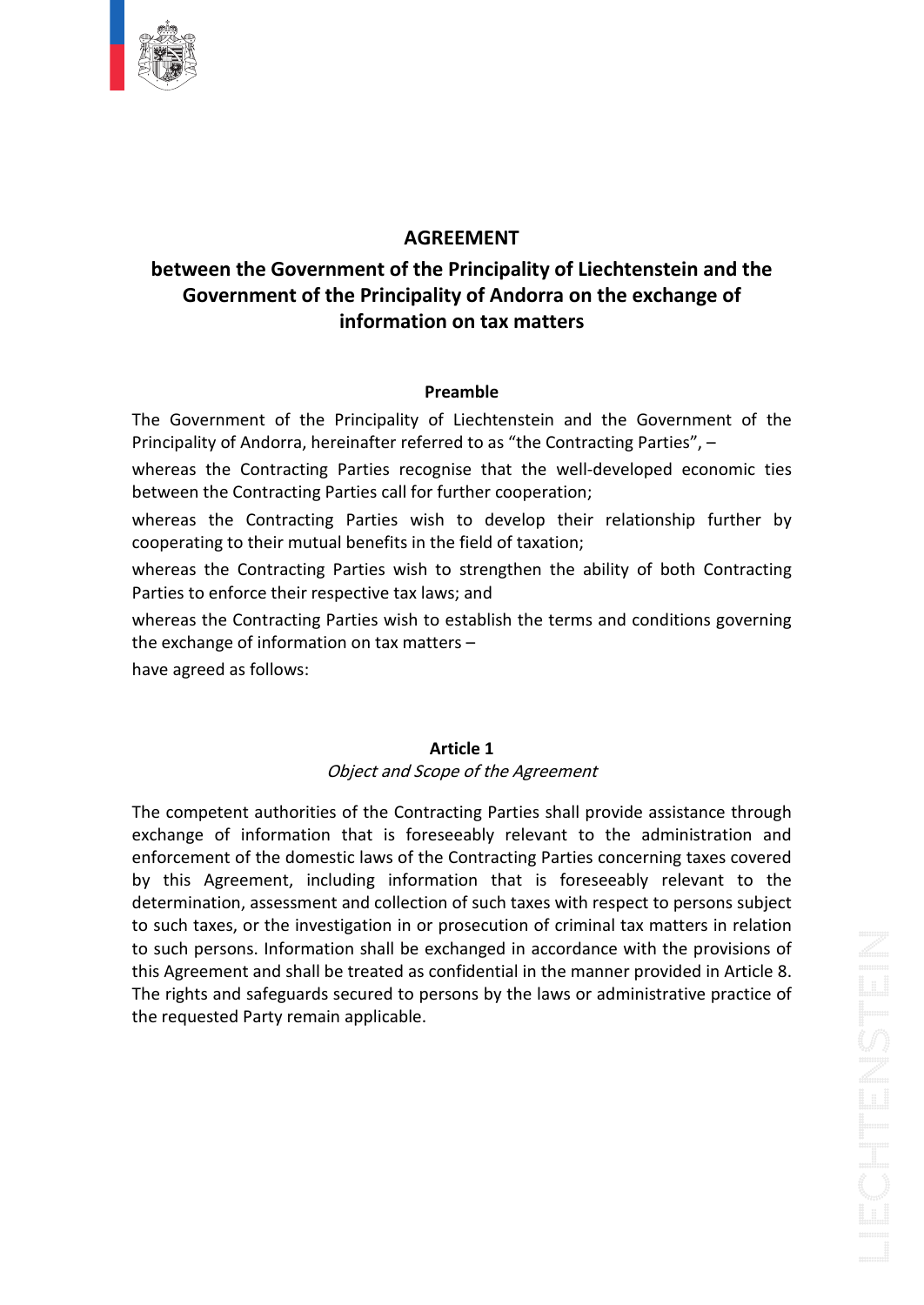# **2**

# Jurisdiction

Article 2<br> *Surisdiction*<br> *Surisdiction*<br> *Requested Party is not obligated to provide information which is neither held by its* Article 2<br> *norisdiction<br>
lettra possession or control of persons which is neither held by its*<br>
Arty is not obligated to provide information which is neither held by its<br>
por in the possession or control of persons who ar A requested Party is not obligated to provide information which is neither held by its<br>authorities nor in the possession or control of persons who are within its territorial<br>jurisdiction.<br>**Article 3** jurisdiction. The taxes which are the subject of this Agreement are:<br>The taxes which are the subject of this Agreement are:

# Taxes Covered

**Article 3**<br> *Taxes Cover*<br>
The taxes which are the subject of this Agre<br>
in the Principality of Liechtenstein **Article 3**<br>*Taxes Covered*<br>e taxes which are the subject of this Agreen<br>he Principality of Liechtenstein<br>personal income tax (Erwerbssteuer): ) Th

a) in the Principality of Liechtenstein

**Article 3**<br>
Taxes Covered<br>
Article 3<br>
Taxes Covered<br>
Article 3<br>
Taxes Covered<br>
Article steps (Ertragssteuer);<br>
corporate income tax (Ertragssteuer); Finde 3<br>
Taxes Covered<br>
Let axes which are the subject of this Agreemer<br>
the Principality of Liechtenstein<br>
personal income tax (Erwerbssteuer);<br>
corporation taxes (Gesellschaftssteuern);<br>
corporation taxes (Gesellschaftss raxes covered<br>
e taxes which are the subject of this Agreement are:<br>
he Principality of Liechtenstein<br>
personal income tax (Ertragssteuer);<br>
corporation taxes (Gesellschaftssteuern);<br>
real estate capital gains tax (Grundst e taxes which are the subject of this<br>he Principality of Liechtenstein<br>personal income tax (Erwerbssteuer<br>corporate income tax (Ertragssteuer<br>corporation taxes (Gesellschaftssteu<br>real estate capital gains tax (Grunds<br>wealt he Principality of Liechtenstein<br>personal income tax (Erwerbsste<br>corporate income tax (Ertragsste<br>corporation taxes (Gesellschaftss<br>real estate capital gains tax (Grur<br>wealth tax (Vermögenssteuer);<br>coupon tax (Couponsteuer the personal income tax (Erwerbssteuer); personal income tax (Erwerbssteuer);<br>corporate income tax (Ertragssteuer);<br>corporation taxes (Gesellschaftssteuern);<br>real estate capital gains tax (Grundstücksgewinnsteuer);<br>wealth tax (Vermögenssteuer);<br>coupon tax (Coupon the corporate income tax (Ertragssteuer); Entertream<br>
(Ertragssteue<br>
sellschaftsste<br>
ns tax (Grund<br>
ssteuer);<br>
d gift taxes (M<br>
and the corporation taxes (Gesellschaftssteuern); The corporation taxes (Gesellschaftssteuern<br>the real estate capital gains tax (Grundstück<br>the wealth tax (Vermögenssteuer);<br>the coupon tax (Couponsteuer);<br>the estate, inheritance and gift taxes (Nachl<br>Schenkungssteuern); a the real estate capital gains tax (Grund<br>the wealth tax (Vermögenssteuer);<br>the coupon tax (Couponsteuer);<br>the estate, inheritance and gift taxes (<br>Schenkungssteuern); and<br>the value added tax (Mehrwertsteuer)<br>in the Princip thewealth tax (Vermögenssteuer);<br>coupon tax (Couponsteuer);<br>estate, inheritance and gift taxes (Nach<br>Schenkungssteuern); and<br>value added tax (Mehrwertsteuer).<br>the Principality of Andorra<br>tax payable on property transfers: the coupon tax (Couponsteuer); coupon tax (Couponsteuer);<br>
estate, inheritance and gift taxes (Nachlass-, Erbanfalls- und<br>
Schenkungssteuern); and<br>
value added tax (Mehrwertsteuer).<br>
the Principality of Andorra<br>
tax payable on property transfers;<br>
tax p ne estate, inneritance and gift taxes (Nachiass-, Erbantalis- und<br>ungssteuern); and<br>dded tax (Mehrwertsteuer).<br>ipality of Andorra<br>ble on the increase in value in property transfers (Impost sobre<br>en les transmissions patrimonials immo the value added tax (Mehrwertsteuer).

b) in the Principality of Andorra

existing direct taxes established by Andorra<br>
the tax payable on property transfers;<br>
the tax payable on the increase in value in property transfer<br>
plusvàlues en les transmissions patrimonials immobiliàries<br>
the existing The Principality of Andorra<br>
the tax payable on property transfers;<br>
the tax payable on the increase in value in property transfers (Impost sobre les<br>
plusvàlues en les transmissions patrimonials immobiliàries); and<br>
the imposed after the date of signature of this Agreement in addition to, or in place of,<br>are imposed after the date of signature of this Agreement in addition to, or in place of,<br>are imposed after the date of signature of thi the tax plusvà

the existing direct taxes established by Andorran laws.

the tax payable on property transfers;<br>the tax payable on the increase in value in property transfers (Impost sobre les<br>plusvàlues en les transmissions patrimonials immobiliàries); and<br>the existing direct taxes established ayable on the increase in value in property transfers (Impost sobre les<br>
ues en les transmissions patrimonials immobiliàries); and<br>
ing direct taxes established by Andorran laws.<br>
eement shall apply also to any identical o ies en les transmissions patrimonials immobiliàries); and<br>ing direct taxes established by Andorran laws.<br>eement shall apply also to any identical or substantially similar taxes that<br>after the date of signature of this Agre ing direct taxes establishe<br>beement shall apply also t<br>after the date of signatu<br>taxes if the competent au<br>authorities of the Cont<br>changes to the taxes<br>gathering measures. h<mark>oritie</mark>s competent authorities of the Contracting Parties shall notify each other of any substantial changes to the taxes covered by this Agreement and the related information gathering measures.<br> **4** Article 4 information gathering measures. For the purposes of this Agreement, unless otherwise defined,<br>For the purposes of this Agreement, unless otherwise defined,

# **Definitions**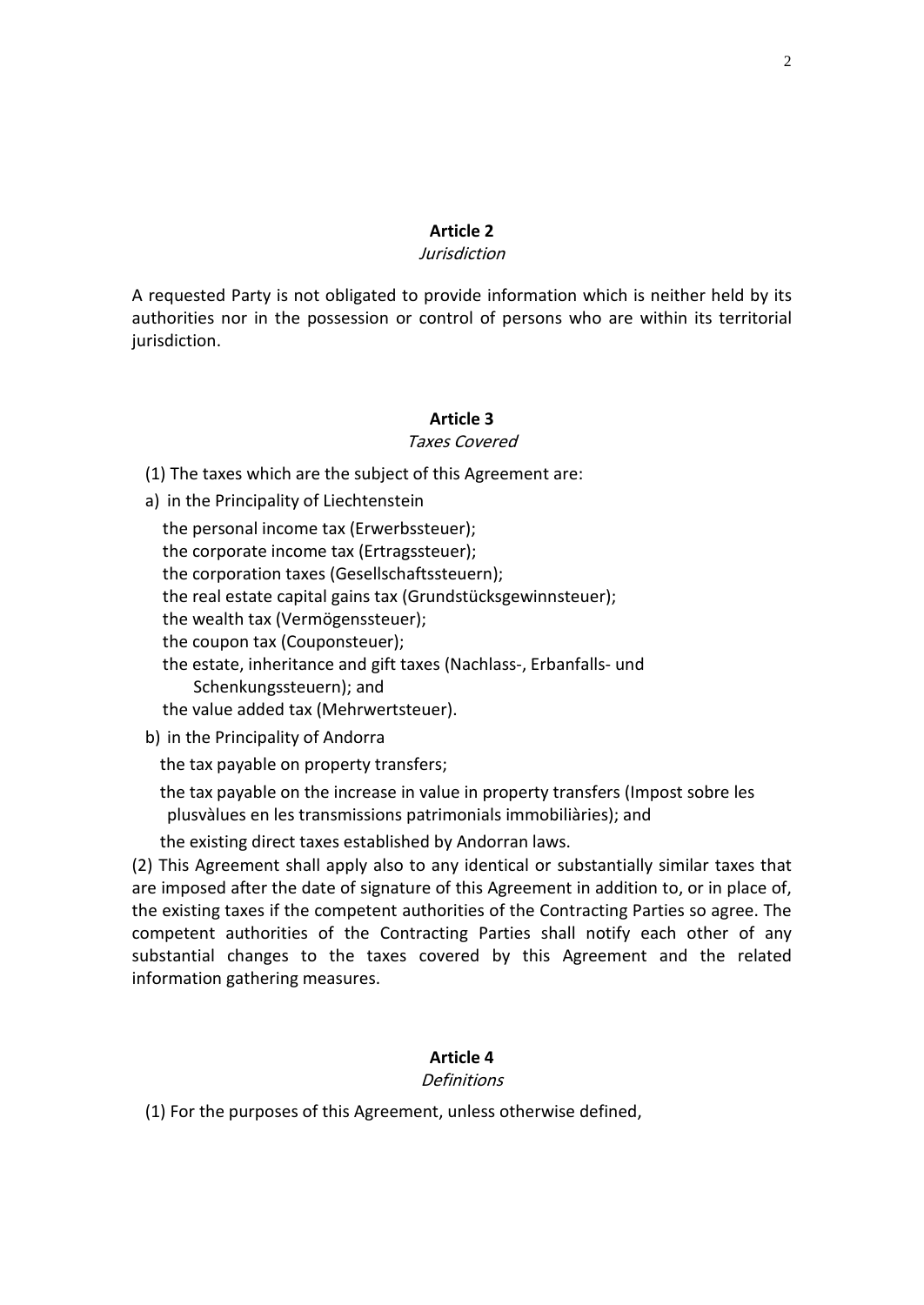- the term "Principality of Liechtenstein" means the area of the sovereign territory e term "Principality of Liechtenstein"<br>The Principality of Liechtenstein"<br>the Principality of Liechtenstein: the term "Principality of Liechtenstein" means the area of the sovereign territory<br>of the Principality of Liechtenstein;<br>the term "Principality of Andorra" means the area in which the tax laws of the rincipality of Liechtens<br>ipality of Liechtenstein<br>Principality of Andorra<br>of Andorra apply: the term "Principality of Liechtenstein" mear<br>of the Principality of Liechtenstein;<br>the term "Principality of Andorra" means th<br>Principality of Andorra apply;<br>the term "competent authority" means: term "Princ of the Principality of Liechtenstein;
- term "Principality of Liechtenstein" means the area of the sovereign territory<br>he Principality of Liechtenstein;<br>term "Principality of Andorra" means the area in which the tax laws of the<br>ncipality of Andorra apply;<br>term " pality of Liechtenstein" means the area of the sovere<br>ity of Liechtenstein;<br>cipality of Andorra" means the area in which the ta<br>andorra apply;<br>betent authority" means:<br>e of the Principality of Liechtenstein, the Govern<br>of in the Principality of Liechtenstein;<br>
term "Principality of Andorra" means the area in which the tax laws of the<br>
incipality of Andorra apply;<br>
term "competent authority" means:<br>
in the case of the Principality of Liechte b) the term "Principality of Andorra" means the area in which the tax laws of the
- c) the term "competent authority" means:
	- Principality of Liechtenstein or its authorised representative;
- Principality of Andorra apply;<br>
the term "competent authority" means:<br>
i) in the case of the Principality of Liechtenstein, the Government of the<br>
Principality of Liechtenstein or its authorised representative;<br>
ii) in the term "competent authority"<br>
n the case of the Princip<br>
Principality of Liechtenstein<br>
n the case of the Princip<br>
representative<br>
term "person" includes an<br>
other body of persons: i) in the case of the Principality of Liechtenstein, the Government of the<br>
Principality of Liechtenstein or its authorised representative;<br>
ii) in the case of the Principality of Andorra, the Minister of Finance or its<br>
r incipality of Liechtenstein or its authorised representative;<br>the case of the Principality of Andorra, the Minister of Finance o<br>presentative<br>erm "person" includes an individual, a company, a dormant inheritance<br>ther body representative
- II) In the case of the Principality of Andorra, the Minister of Finance or its<br>representative<br>the term "person" includes an individual, a company, a dormant inheritance and<br>any other body of persons;<br>the term "company" mea resentative<br>m "person" includes an individual, a company, a dormant inheritance and<br>er body of persons;<br>m "company" means any body corporate, as well as entities and special<br>ndowments that are treated as a body corporate f the ter any other body of persons;
- 
- m "person" includes an individual, a company, a dormant inheritance and<br>er body of persons;<br>m "company" means any body corporate, as well as entities and special<br>indowments that are treated as a body corporate for tax purp er body of persons;<br>m "company" means any body corporate, as well as entities and special<br>idowments that are treated as a body corporate for tax purposes;<br>m "publicly traded company" means any company whose principal class the term "company" means a<br>asset endowments that are treat<br>the term "publicly traded comp<br>shares is listed on a recognise<br>readily purchased or sold by th<br>public" if the purchase or sale of<br>limited group of investors: asset endowments that are treated as a body corporate for tax purposes;<br>the term "publicly traded company" means any company whose principal class of<br>shares is listed on a recognised stock exchange provided its listed shar the term "pu blicly traded company" means any company whose principal class of<br>d on a recognised stock exchange provided its listed shares can be<br>ased or sold by the public. Shares can be purchased or sold "by the<br>purchase or sale of s shares is listed on a recognised stock exchange provided its listed shares can be put
- readily purchased or sold by the public. Shares can be purchased or sold "by the<br>public" if the purchase or sale of shares is not implicitly or explicitly restricted to a<br>limited group of investors;<br>the term "principal cla lic" if the purchase or sale of shares is not implicitly or<br>ted group of investors;<br>term "principal class of shares" means the clas<br>resenting a majority of the voting power or of the<br>pany;<br>term "recognised stock exchange" IImited group of Investors;<br>the term "principal class of shares" means the class or classes of shares<br>representing a majority of the voting power or of the statutory capital of the<br>company;<br>the term "recognised stock excha the ter m "principal class of shares" means the class or classes of shares<br>hting a majority of the voting power or of the statutory capital of the<br>y;<br>i "recognised stock exchange" means any stock exchange agreed upon by<br>petent aut representing a majority of the voting power or of the statutory capital of the
- h) the term "recognised stock exchange" means any stock exchange agreed upon by the competent authorities of the Contracting Parties;
- representing a majority of the voting power or of the statutory capital of the<br>company;<br>the term "recognised stock exchange" means any stock exchange agreed upon by<br>the competent authorities of the Contracting Parties;<br>the n "recognised stock exchange" means any stock exchange agreed upon by<br>npetent authorities of the Contracting Parties;<br>m "collective investment fund or scheme" means any pooled investment<br>, irrespective of legal form. The t recognised stock exchange" means any stock exchange agreed upon by<br>tent authorities of the Contracting Parties;<br>collective investment fund or scheme" means any pooled investment<br>espective of legal form. The term "public co competent authorities of the Contracting Parties;<br>term "collective investment fund or scheme" means any pooled investment<br>icle, irrespective of legal form. The term "public collective investment fund or<br>eme" means any coll i) the term "collective investment fund or scheme" means any pooled investment bllective investment fund or scheme" means any pooled investment<br>spective of legal form. The term "public collective investment fund or<br>eans any collective investment fund or scheme provided the units,<br>her interests in the vehicle, irrespective of legal form. The term "public collective inves<br>scheme" means any collective investment fund or scheme provi<br>shares or other interests in the fund or scheme can be readily pur<br>redeemed by the public. scheme" means any collective investment fund or scheme provided the units, shares or other interests in the fund or scheme can be readily purchased, sold or redeemed by the public. Units, shares or other interests in the f shares or other interests in the rund or scheme can be readily purchased, sold or<br>redeemed by the public. Units, shares or other interests in the fund or scheme can<br>be readily purchased, sold or redeemed "by the public" if redeemed by the public. Units, shares or other interests in the fund or scheme can reuempuol
- $i)$  the term "tax" means any tax to which this Agreement applies;
- k) the term "applicant Party" means the Contracting Party requesting information;
- Featily purchased, sold<br>demption is not implicitle<br>e term "tax" means any<br>e term "applicant Party"<br>e term "requested Part<br>ormation;<br>the term "information y or explicitly restricted to a limited group of investors;<br>tax to which this Agreement applies;<br>means the Contracting Party requesting information;<br>y" means the Contracting Party requested to provide<br>gathering measures" m that enable a Contracting Party to obtain and provide the requested<br>that enable a Contracting Party requesting information;<br>equested Party" means the Contracting Party requested to provide<br>is<br>"information gathering measure I) the term "requested Party" means the Contracting Party requested to provide
- The term "applicant Party" means the Contracting Party requesting information;<br>
the term "requested Party" means the Contracting Party requested to provide<br>
nformation;<br>
the term "information gathering Party to obtain and
- whatever;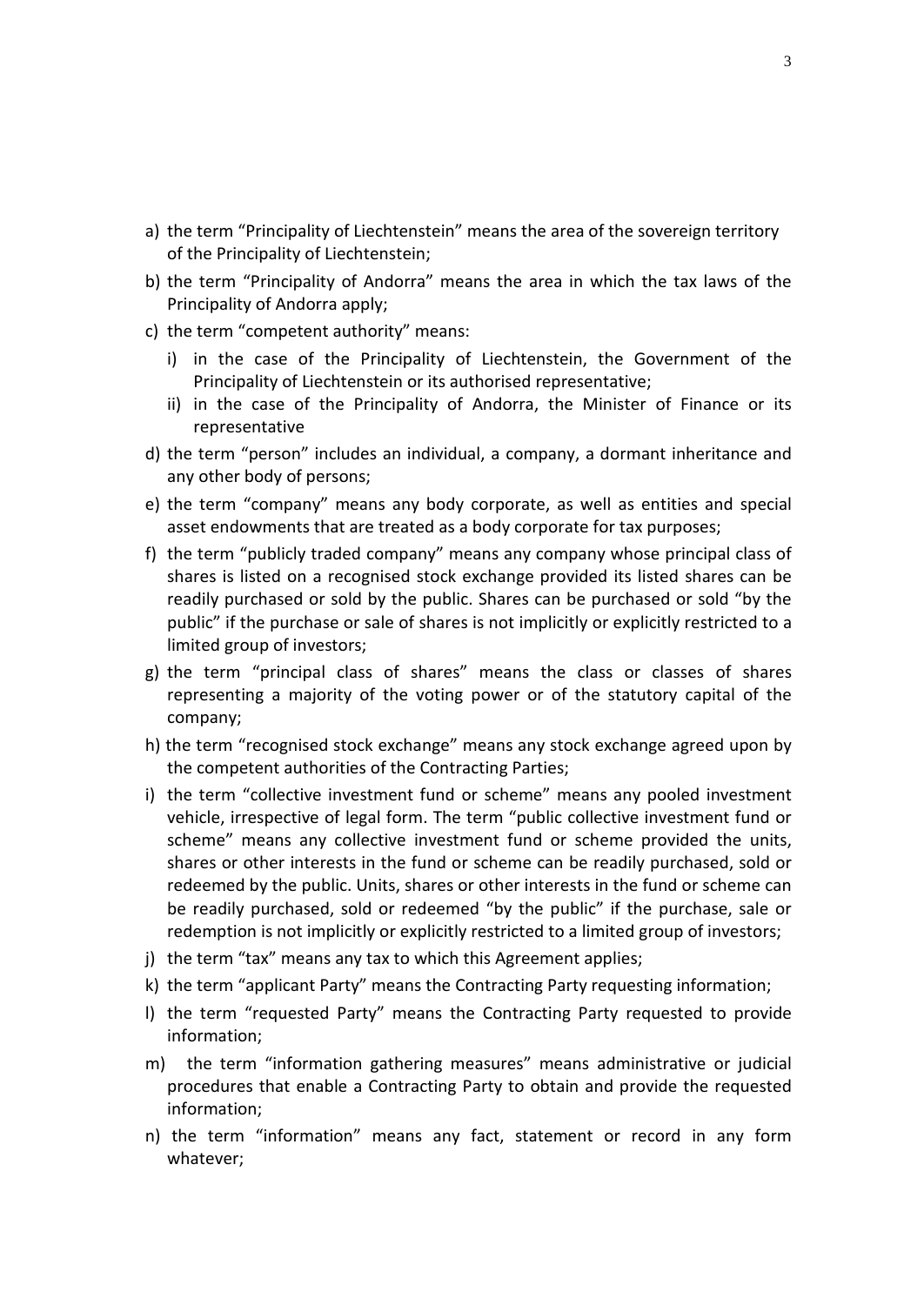- the term "tax matters" means all tax matters, including criminal tax matters;<br>including that the term "tax matters" means all tax matters, including criminal tax matters;<br>the term "criminal tax matters" means tax matters involving intentional conduct  $\mathsf{o}_i$
- m "tax matters" means all tax matters, including criminal tax matters;<br>im "criminal tax matters" means tax matters involving intentional condu<br>is liable to prosecution under the criminal laws of the applicant Party: the term "tax matters" means all tax matters, including criminal tax matters;<br>the term "criminal tax matters" means tax matters involving intentional conduct<br>which is liable to prosecution under the criminal laws of the ap (tax matters" means all tax matters, including criminal tax matters;<br>"criminal tax matters" means tax matters involving intentional conduct<br>able to prosecution under the criminal laws of the applicant Party;<br>"criminal laws which is liable to prosecution under the criminal laws of the applicant Party; i)
- Exterm "tax matters"<br>Exterm "criminal taxe<br>ich is liable to prose<br>Exterm "criminal lay<br>mestic law irrespect<br>other statutes: term "criminal tax matters" means tax matters involving intentional conduct<br>ch is liable to prosecution under the criminal laws of the applicant Party;<br>term "criminal laws" means all criminal tax laws designated as such un to prosecution under the criminal laws of the applicant Party;<br>minal laws" means all criminal tax laws designated as such under<br>irrespective of whether contained in the tax laws, the criminal code<br>tes;<br>ional" means:<br>d to L g) the term "criminal laws" means all criminal tax laws designated as such under n "criminal laws" means all criminal tax laws designated as such under<br>
c law irrespective of whether contained in the tax laws, the criminal code<br>
statutes;<br>
i "national" means:<br>
regard to Liechtenstein any individual pos nestic law or other statutes;
- r) the term "national" means:
- irrespective of whether contained in the tax laws, the criminal code<br>tes;<br>ional" means:<br>d to Liechtenstein any individual possessing "Landesbürgerrechte"<br>to the "Bürgerrechtsgesetz" (LGBI. 1960, No. 23) ), any other person statutes;<br>
"national" means:<br>
regard to Liechtenstein any individual pos<br>
ding to the "Bürgerrechtsgesetz" (LGBI. 196<br>
by virtue of the Liechtenstein legislation res<br>
omic rights and any person other than an in<br>
from the l term "national" means:<br>with regard to Liechtenstein any individual possessing "Landesbürgerrechte"<br>according to the "Bürgerrechtsgesetz" (LGBI. 1960, No. 23)), any other person<br>that by virtue of the Liechtenstein legislati ا+iر<br>ا regard to Liechtenstein any individual possessing "Landesbürgerrechte"<br>ording to the "Bürgerrechtsgesetz" (LGBI. 1960, No. 23)), any other person<br>by virtue of the Liechtenstein legislation resides in Liechtenstein and has<br> according to the "Bürgerrecht<br>that by virtue of the Liechten<br>economic rights and any pers<br>such from the laws in force in<br>with regard to Andorra any ir<br>any other person that by virtuand has economic rights: that by virtue of the Liechtenstein legislation resides in Liechtenstein and has<br>economic rights and any person other than an individual deriving its status as<br>such from the laws in force in Liechtenstein;<br>ii) with regard economic rights and any person other than an individual deriving its status as such from the laws in force in Liechtenstein;
	- economic rights and any person other than an individual deriving its status as<br>such from the laws in force in Liechtenstein;<br>) with regard to Andorra any individual possessing the andorran nationality and<br>any other person ii) with regard to Andorra any individual possessing the andorran nationality and and has economic rights;

any other person that by virtue of the Andorran legislation resides in Andorra<br>and has economic rights;<br>(2) As regards the application of this Agreement at any time by a Contracting Party, any<br>term not defined in this Agre with regard to Andorra any individual possessing the andorran nationality and<br>any other person that by virtue of the Andorran legislation resides in Andorra<br>and has economic rights;<br>egards the application of this Agreement any other person that by virtue of the Andorran legislation resides in Andorra<br>and has economic rights;<br>regards the application of this Agreement at any time by a Contracting Party, any<br>not defined in this Agreement, unles As the application of this Agreement at any time by a Contracting Party, any<br>perfined in this Agreement, unless the context otherwise requires or the<br>authorities agree to a common meaning pursuant to the provisions of<br>it t (2) As regards the application of this Agreement at any time by a Contracting Party, any ds the apple<br>Party in the authorities<br>Party prevent<br>Party preventy<br>Party. r the m laws of that Contracting Party, any meaning under the applicable tax laws of that<br>Contracting Party prevailing over a meaning given to the term under other laws of that<br>Contracting Party.<br>**Article 5** –<br>–<br>– The competent authority of the requested Party shall provide upon request<br>The competent authority of the requested Party shall provide upon request of the contracti

# Exchange of Information Upon Request

**Article 5**<br>**Exchange of Information Upon Request**<br>competent authority of the requested Party shall provide upon request of the<br>Party information for the purposes referred to in Article 1. Such information **Article 5**<br>**Exchange of Information Upon Request**<br>The competent authority of the requested Party shall provide upon request of the<br>ant Party information for the purposes referred to in Article 1. Such information<br>be excha **Article 5**<br>**Exchange of Information Upon Request**<br>mpetent authority of the requested Party shall provide upon request of the<br>rty information for the purposes referred to in Article 1. Such information<br>changed without rega **Article 5**<br>*Exchange of Information Upon Request*<br>provide upon request of the<br>arty information for the purposes referred to in Article 1. Such information<br>xchanged without regard to whether the requested Party needs such<br> *Exchange of Information Upon Request*<br>The competent authority of the requested Party shall provide upon request of the<br>Iicant Party information for the purposes referred to in Article 1. Such information<br>I be exchanged wi (1) The competent authority of the requested Party shall provide upon request of the competent authority of the requested Party shall provide upon request of the<br>
E Party information for the purposes referred to in Article 1. Such information<br>
exchanged without regard to whether the requested Party needs s applicant Party information for the purposes referred to in Article 1. Such information shall be exchanged without regard to whether the requested Party needs such information for its own tax purposes or whether the conduc represent to such means would give rise to disproportionate party<br>information for its own tax purposes or whether the conduct being invest<br>constitute a crime under the laws of the requested Party if such conduc<br>the request mation for its own tax purposes or whether the conduct being investigated would<br>itute a crime under the laws of the requested Party if such conduct occurred in<br>equested Party. The competent authority of the applicant Party constitute a crime under the laws of the requested Party if such conduct occurred in tute a crime under the laws of the requested Party if such conduct occurred in quested Party. The competent authority of the applicant Party shall only make a<br>st for information pursuant to this Article when it is unable t the requested Party. The competent authority of the applicant Party shall only make a quested Party. The competent authority of the applicant Party shall only make a<br>st for information pursuant to this Article when it is unable to obtain the<br>sted information by other means available in its own territory, ex request for information pursuant to this Article when it is unable to obtain the

st for information pursuant to this Article when it is unable to obtain the<br>sted information by other means available in its own territory, except where<br>rse to such means would give rise to disproportionate difficulty.<br>If requested information by other means available in its own te<br>recourse to such means would give rise to disproportionate difficu<br>(2) If the information in the possession of the competent author<br>Party is not sufficient to en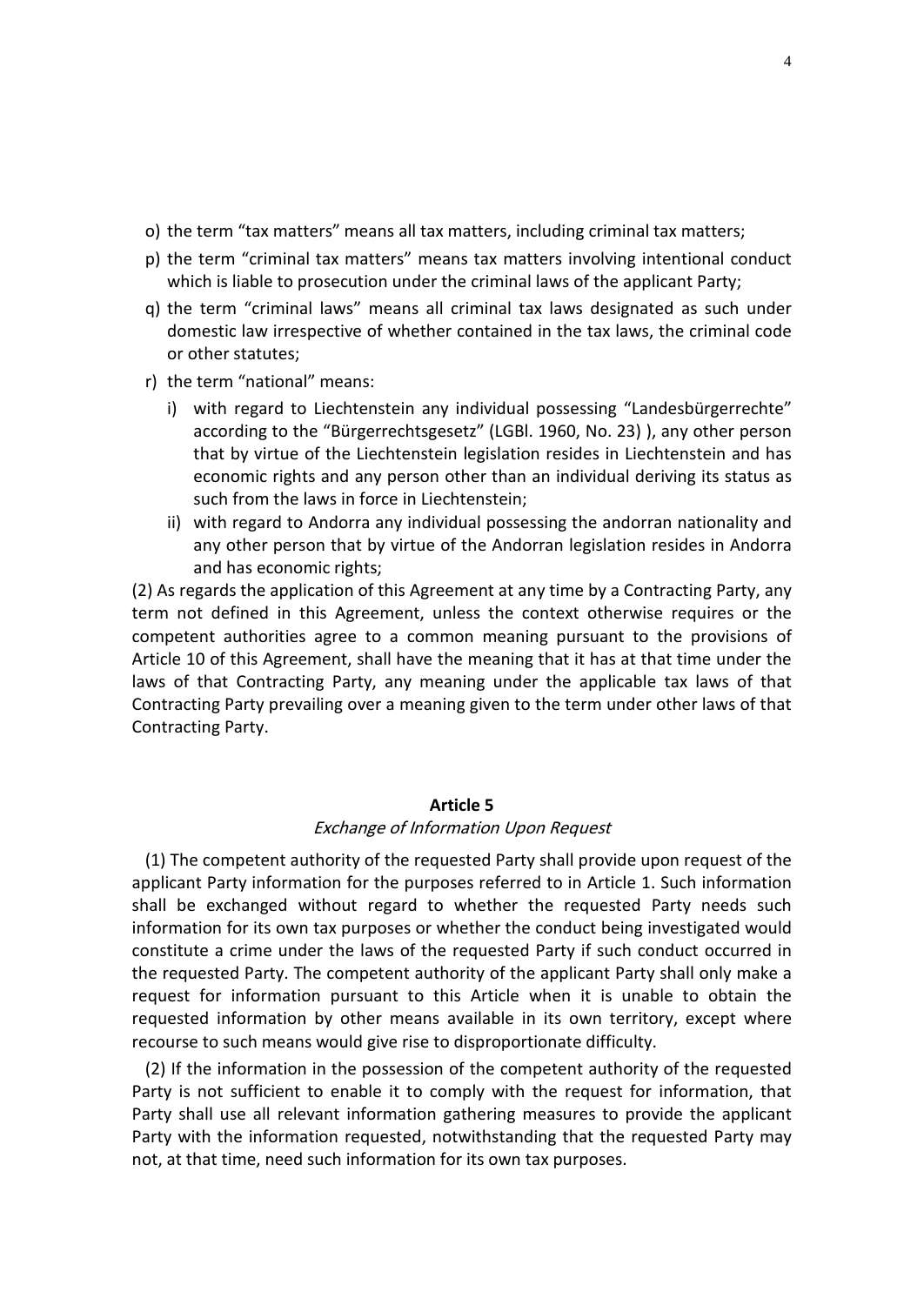If specifically requested by the competent authority of an applicant Party, the ifically requested by the competent authority of an applicant Party, the<br>authority of the requested Party shall provide information under this specifically requested by the competent authority of an applicant Party, the<br>ent authority of the requested Party shall provide information under this<br>to the extent allowable under its domestic laws, in the form of deposit (3) If specifically requested by the competent authority<br>ompetent authority of the requested Party shall provirticle, to the extent allowable under its domestic laws, in<br>itnesses and authenticated copies of original record If specifically requested by the competent authority of an applicant Party, the<br>betent authority of the requested Party shall provide information under this<br>e, to the extent allowable under its domestic laws, in the form o If specifically requested by the competent authority of an applicant Party, the<br>etent authority of the requested Party shall provide information under this<br>e, to the extent allowable under its domestic laws, in the form of  $(3)$  If s competent authority of the requested Party shall provide information under this Article, to the extent allowable under its domestic laws, in the form of depositions of witnesses and authenticated copies of original records.

petent authority of the requested Party shall provide information under this<br>le, to the extent allowable under its domestic laws, in the form of depositions of<br>esses and authenticated copies of original records.<br>Each Contr ne extent allowable under its domestic laws, in the form c<br>nd authenticated copies of original records.<br>ontracting Party shall ensure that its competent authoritie<br>rms of this Agreement have the authority to obtain an<br>itio esses and authenticated copies of original records.<br>
Each Contracting Party shall ensure that its competent authorities, in accordance<br>
the terms of this Agreement have the authority to obtain and provide upon<br>
est:<br>
infor Each Co ntracting Party<br>ns of this Agr<br>ion held by ban<br>r fiduciary cap<br>ion regarding<br>including. with the terms of this Agreement have the authority to obtain and provide upon request: other

- in the case of investment funds or schemes information and provide upon<br>in the case of investory capacity including nominees and trustees;<br>in the case of investment funds or schemes information on the units, shares or<br>in t on held by banks, other financial inst<br>
interventive fund on regarding the ownership of correlating,<br>
case of investment funds or scheme;<br>
interests in the fund or scheme; a) information held by banks, other financial institutions, and any person acting in an ncy
- in the case of trusts, information on settlors, and any person acting in an<br>incy or fiduciary capacity including nominees and trustees;<br>in the case of investment funds or schemes information on the units, shares or<br>other i or fiduciary capacity including nominees and trustees;<br>tion regarding the ownership of companies, partnerships and other<br>i, including,<br>ne case of investment funds or schemes information on the units, shares or<br>per interest persons, including,
	- i) in the case of investment funds or schemes information on the units, shares or other interests in the fund or scheme;
	- portunation regarding the own<br>sons, including,<br>in the case of investment fund<br>other interests in the fund or s<br>in the case of trusts, informati<br>the case of foundations, inform<br>council and beneficiaries: ncluding,<br>case of investment funds or schemes information on the units, shares or<br>interests in the fund or scheme;<br>case of trusts, information on settlors, trustees and beneficiaries; and in<br>se of foundations, information The case of investment funds or schemes information on the units, shares or<br>primterests in the fund or scheme;<br>ne case of trusts, information on settlors, trustees and beneficiaries; and in<br>case of foundations, information erests in the fund or scheme;<br>se of trusts, information on settlors, trustees and beneficiaries; and in<br>of foundations, information on founders, members of the foundation<br>nd beneficiaries;<br>at this Agreement does not create ii) in the case of trusts, information on settlors, trustees and beneficiaries; and in

ii) in the case of trusts, information on settlors, trustees and beneficiaries; and in<br>the case of foundations, information on founders, members of the foundation<br>council and beneficiaries;<br>provided that this Agreement doe the case of foundations, information on founders, members of the foundation<br>
council and beneficiaries;<br>
provided that this Agreement does not create an obligation on the Contracting<br>
Parties to obtain or provide ownership council and beneficiaries;<br>provided that this Agreement does n<br>Parties to obtain or provide ownership<br>companies or public collective inv<br>information can be obtained without g<br>Any request for information shall be i<br>shall in provided that this Agreement does not create an obligation on the Contracting<br>Parties to obtain or provide ownership information with respect to publicly traded<br>companies or public collective investment funds or schemes un Parties to obtain or provide ownership information with res<br>companies or public collective investment funds or<br>information can be obtained without giving rise to dispropo<br>Any request for information shall be formulated wit information can be obtained without giving rise to disproportionate difficulties.

a statement of the information sought including its nature and the form in which<br>a statement of the person under examination or investigation;<br>the identity of the person under examination or investigation;<br>the taxable peri request for information shall be formulated with the greatest detail possible<br>
I in all cases specify in writing:<br>
identity of the person under examination or investigation;<br>
taxable period for which the information is sou ں<br>ا silali III ali Ca

- e)
- b) the taxable period for which the information is sought;
- Any request for information shall be formulated with the greatest detail possible<br>shall in all cases specify in writing:<br>the identity of the person under examination or investigation;<br>the taxable period for which the infor Ses spectry in v<br>of the person units of the informate<br>t Party wishes<br>under the applies c) a statement of the information sought including its nature and the form in which
- the taxable period for which the information of investigation,<br>a statement of the information sought including its nature and the form in which<br>the applicant Party wishes to receive the information from the requested Party relation and the information is sought;<br>attement of the information sought including its nature and the form in which<br>applicant Party wishes to receive the information from the requested Party;<br>matter under the applicant P the i information is sought;
- ement of the information sought including its nature and the<br>pplicant Party wishes to receive the information from the requ<br>natter under the applicant Party's tax law with respect<br>nation is sought;<br>ds for believing that th the applicant Party wishes to receive the information from the requested Party;<br>the matter under the applicant Party's tax law with respect to which the<br>information is sought;<br>grounds for believing that the information req natter under the applicant Party's tax law with respect to which the<br>nation is sought;<br>ds for believing that the information requested is foreseeably relevant to<br>dministration and enforcement of the domestic tax laws of th n is sought<br>istration a<br>istration a<br>regard to t<br>or believing<br>in the pos<br>Partv: e) grounds for believing that the information requested is foreseeably relevant to the administration and enforcement of the domestic tax laws of the applicant
- grounds for believing that the information requested is foreseeably relevant to<br>the administration and enforcement of the domestic tax laws of the applicant<br>Party with regard to the person specified in subparagraph a;<br>grou stration and enforcement of the<br>regard to the person specified in su<br>r believing that the information<br>in the possession or control of a p<br>Party;<br>ent known, the name and addres<br>of the requested information: Party with regard to the person specified in subparagraph a;<br>grounds for believing that the information requested is held in the requested<br>Party or is in the possession or control of a person within the jurisdiction of the f) grounds for believing that the information requested is held in the requested For believing that the information requested is held in the requested<br>s in the possession or control of a person within the jurisdiction of the<br>l Party;<br>ttent known, the name and address of any person believed to be in<br>n o Party or is in the possession or control of a person within the jurisdiction of the
- 
- requested Party;<br>g) to the extent known, the name and address of any person believed to be in<br>possession of the requested information;<br>h) a statement that the request is in conformity with the law and administrative<br>practi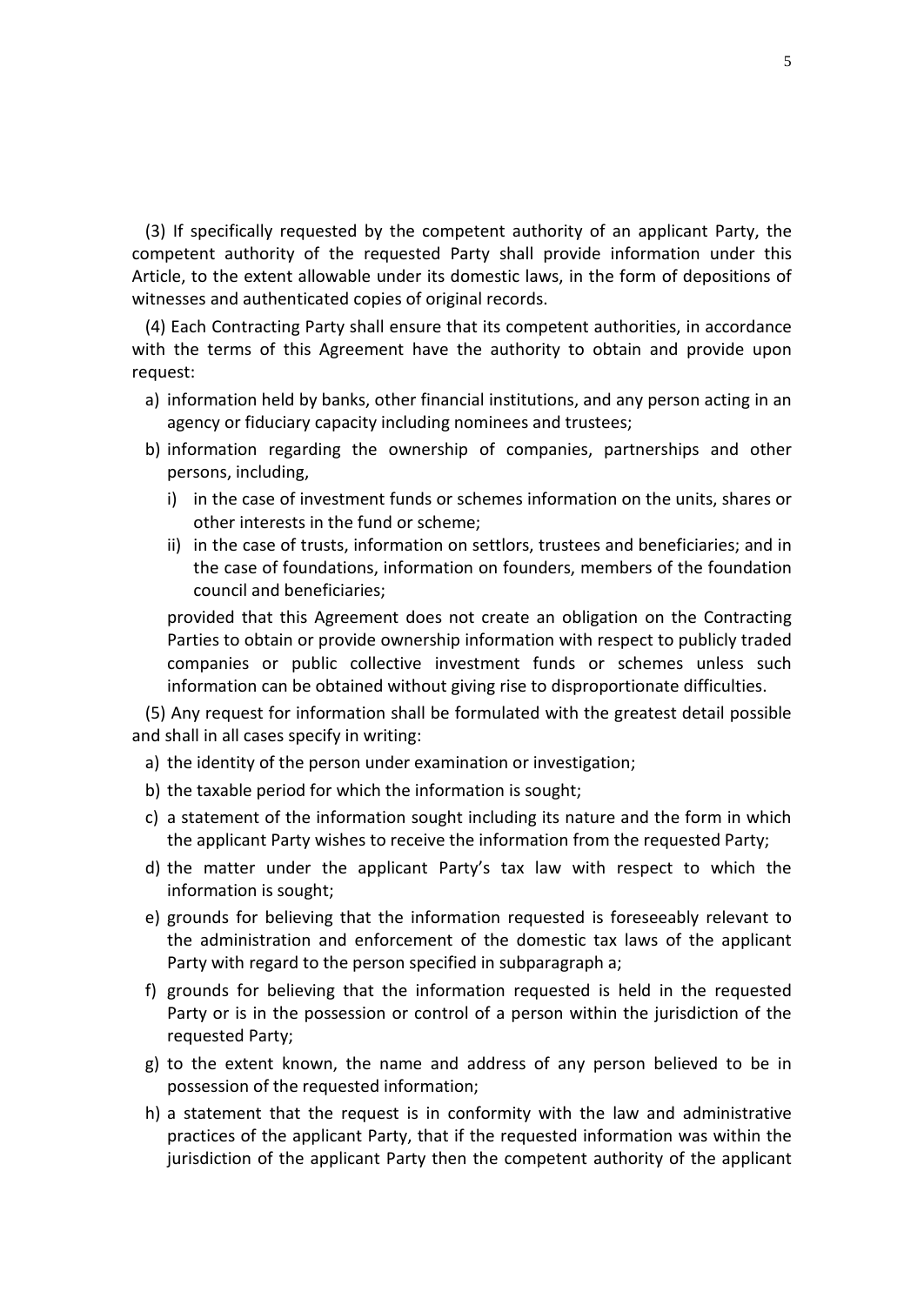would be able to obtain the information under the laws or in the normal ould be able to obtain the information under the laws or in the normal<br>of administrative practice of the applicant Party and that it is in conformity This Agreement containt the vertical this Agreement: and Party would be able to obtain the information under the laws or in the normal<br>course of administrative practice of the applicant Party and that it is in conformity<br>with this Agreement; and<br>a statement that the applicant Pa uld be able to obtain the information under the laws or in the norm<br>f administrative practice of the applicant Party and that it is in conformit<br>Agreement; and<br>ent that the applicant Party has pursued all means available i Party would be able to obtain the information under the laws or in the normal<br>course of administrative practice of the applicant Party and that it is in conformity<br>with this Agreement; and<br>a statement that the applicant Pa course of administrative practice of the applicant Party and that it is in conformity with this Agreement; and

Party would be able to obtain t<br>course of administrative practice<br>with this Agreement; and<br>i) a statement that the applicant Pa<br>territory to obtain the informatio<br>disproportionate difficulties. The competent authority of the applicant Party and that it is in conformity<br>this Agreement; and<br>attement that the applicant Party has pursued all means available in its own<br>tory to obtain the information, except those that s Agreement; and<br>nent that the applicant Party has pursued all means available in its own<br>v to obtain the information, except those that would give rise to<br>prtionate difficulties.<br>mpetent authority of the requested Party s

i) a statement that the applicant Party h<br>territory to obtain the information, ex<br>disproportionate difficulties.<br>(6) The competent authority of the requ<br>request to the competent authority of<br>endeavours within its means to (6) The competent authority of the requested Party shall acknowledge receipt of the request to the competent authority of the applicant Party and shall use its best<br>endeavours within its means to forward the requested information to the applicant<br>Party with the least reasonable delay.<br>**Article 6** بان<br>مسم By reasonable notice given in advance, the applicant Party may request that the<br>By reasonable notice given in advance, the applicant Party may request that the rarty with

# Tax Examinations Abroad

Article 6<br>
Tax Examinations Abroad<br>
Sonable notice given in advance, the applicant Party may request that the<br>
Party allows representatives of the competent authority of the applicant **Article 6**<br>Tax Examinations Abroad<br>By reasonable notice given in advance, the applicant Party may request that the<br>sted Party, allows representatives of the competent authority of the applicant<br>to enter the territory of t Article 6<br>Tax Examinations Abroad<br>By reasonable notice given in advance, the applicant Party may request that the<br>sted Party allows representatives of the competent authority of the applicant<br>to enter the territory of the **individuals or other persons concerned.** The competent authority of the applicant<br>are personable notice given in advance, the applicant Party may request that the<br>uested Party allows representatives of the competent autho Tax Examinations Abroad<br>By reasonable notice given in advance, the applicant Party may request that the<br>sted Party allows representatives of the competent authority of the applicant<br>to enter the territory of the requested (1) By reasonable notice given in advance, the applicant Party may request that the (1) By reasonable notice given in advance, the approximation expresentatives of the contry to enter the territory of the requested Party ws, to interview individuals and examine record are individuals or other persons conc ested Party allows representatives of the competent authority of the applicant<br>to enter the territory of the requested Party, to the extent permitted under its<br>to interview individuals and examine records with the prior wr Party to enter the territory of the requested Party, to the extent permitted under its enter the territory of the requested Party, to the extent permitted under its<br>nterview individuals and examine records with the prior written consent of<br>duals or other persons concerned. The competent authority of the requ laws, to interview individuals and examine records with the prior written consent of or interview individuals and examine records with the prior written consent of<br>
individuals or other persons concerned. The competent authority of the requested<br>
rty shall notify the competent authority of the applicant Pa the individuals or other persons concerned. The competent authority of the requested Party shall notify the competent authority of the applicant Party of the time and place of the meeting with the individuals concerned.

Shall notify the competent authority of the applicant Party of the time and place<br>
a meeting with the individuals concerned.<br>
At the request of the competent authority of the applicant Party, the competent<br>
prity of the re the meeting with the individuals concerned.<br>
2) At the request of the competent authority of the applicant Party, the competent<br>
thority of the requested Party may allow representatives of the competent authority<br>
the appl (2) At the request of the competent authority of the applicant Party, the competent At the request of the competent authority of the applicant Party, the competent<br>ority of the requested Party may allow representatives of the competent authority<br>e applicant Party to be present at the appropriate part of a authority of the requested Party may allow representatives of the competent authority of the applicant Party to be present at the appropriate part of a tax examination in the requested Party.

The requested Party may allow representatives of the competent authority<br>the Party to be present at the appropriate part of a tax examination in the<br>ty.<br>quest referred to in paragraph 2 is acceded to, the competent authori rant Party to be present at the appropriate part of a tax examination in the<br>arty.<br>equest referred to in paragraph 2 is acceded to, the competent authority<br>ested Party conducting the examination shall, as soon as possible, The sum of the competent authority<br>all decisions with respect to the competent authority<br>ted Party conducting the examination shall, as soon as possible, notify<br>the authority of the applicant Party about the time and place (3) If the request referred to in paragraph 2 is acceded to, t<br>of the requested Party conducting the examination shall, as<br>the competent authority of the applicant Party about the<br>examination, the authority or official des examination, the authority or official designated to carry out the examination and the procedures and conditions required by the requested Party for the conduct of the examination. All decisions with respect to the conduct of the tax examination shall be made by the requested Party conducting the examination ا ا<br>ام م The competent authority of the requested Party conducting the examination.<br>
Article 7<br>
The competent authority of the requested Party may decline a request of the  $\frac{1}{2}$ 

# Possibility of Declining a Request

(1) The competent authority of the requested Party may decline a request of the applicant Party, where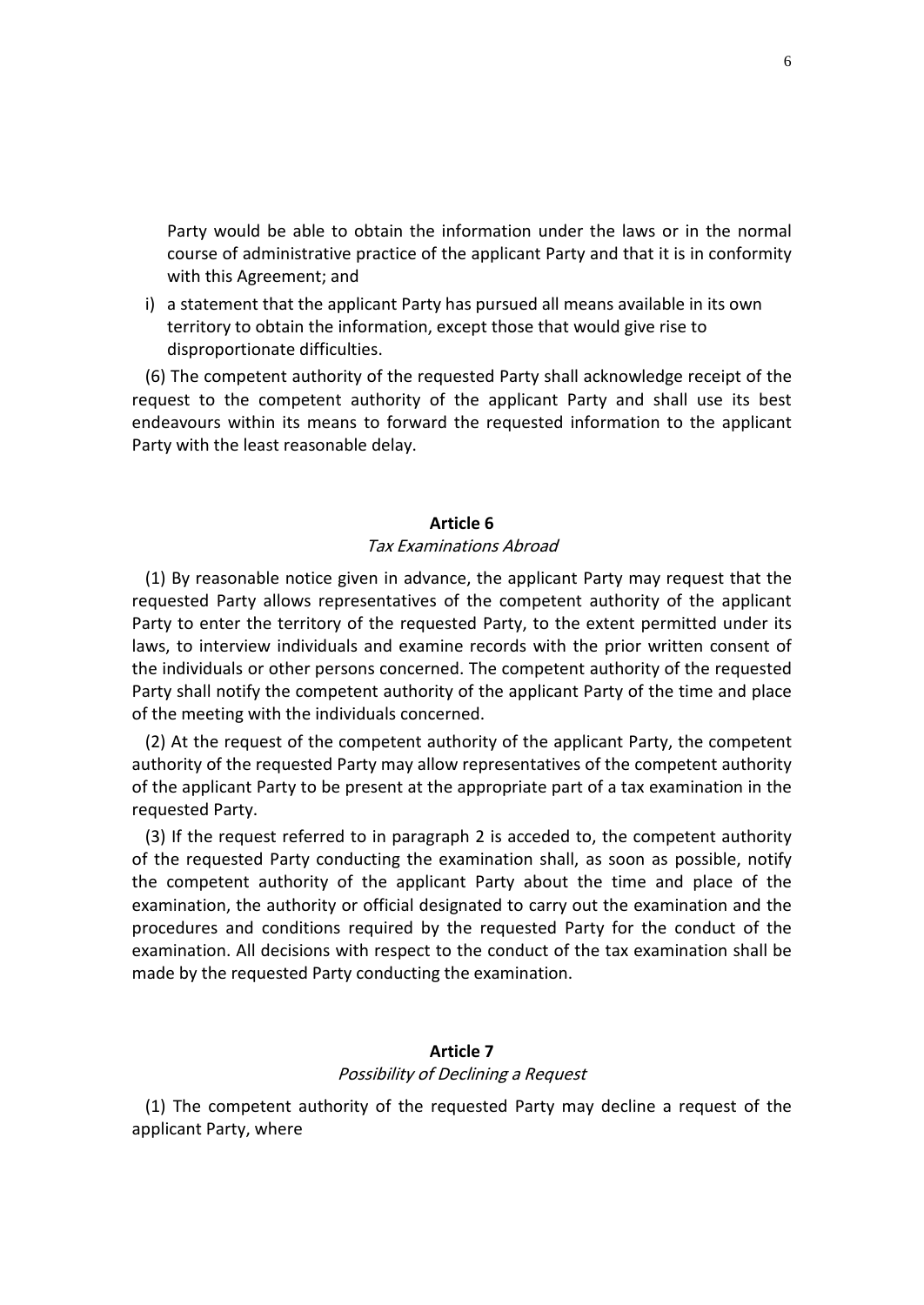- the request is not made in conformity with this Agreement and, in particular, quest is not made in conformity with this Agree<br>the requirements of Article 5 are not met; or the request is not made in conformity with this Agreement and, in particular,<br>where the requirements of Article 5 are not met; or<br>the applicant Party has not pursued all means available in its own territory to quest is not made in conformity with this Agreement and, in particular,<br>the requirements of Article 5 are not met; or<br>plicant Party has not pursued all means available in its own territory to<br>the information, except where the re
- ot made in confor<br>ements of Article 5<br>ty has not pursue<br>nation, except whe<br>difficulty: or the request is not made in conformity with this Agreement and, in particular,<br>where the requirements of Article 5 are not met; or<br>the applicant Party has not pursued all means available in its own territory to<br>obtain the i quest is not made in conformity with<br>the requirements of Article 5 are not mericant Party has not pursued all mea<br>the information, except where recours<br>portionate difficulty; or<br>closure of the information requested we<br>publ where the requirements of Article 5 are not met; or<br>the applicant Party has not pursued all means available in its own territory to<br>obtain the information, except where recourse to such means would give rise to<br>disproporti the a plicant Party has not pursued all means available in its own territory to<br>the information, except where recourse to such means would give rise to<br>portionate difficulty; or<br>closure of the information requested would be cont obtain the information, except where recourse to such means would give rise to
- c) the disclosure of the information requested would be contrary to the public policy
- obtain the informat<br>disproportionate dif<br>c) the disclosure of the<br>(ordre public) of the<br>d) the amount of tax c<br>Franc equivalent, u<br>applicant Party. disproportionate difficulty; or<br>the disclosure of the information requested would be contrary to the public polic<br>(ordre public) of the requested Party; or<br>the amount of tax or duty in question does not exceed EUR 25 000 o the disclosure of the information requested would be contrary to the public policy<br>(ordre public) of the requested Party; or<br>the amount of tax or duty in question does not exceed EUR 25 000 or the Swiss<br>Franc equivalent, u i) or the requested Party; or<br>of tax or duty in question does not exceed EUR 25 000 or the Swiss<br>alent, unless the case is deemed to be extremely serious by the<br>ty.<br>ent shall not impose upon a requested Party any obligatio d) the amount of tax or duty in question does not exceed EUR 25 000 or the Swiss It of tax or duty in question does not exceed EUR 25 000 or the Swiss<br>ivalent, unless the case is deemed to be extremely serious by the<br>Party.<br>ement shall not impose upon a requested Party any obligation<br>information subjec Fr
- (2) This Agreement shall not impose upon a requested Party any obligation
- nnc equivalent, unless the case is deplicant Party.<br>
is Agreement shall not impose upon a r<br>
provide information subject to legal pri<br>
mmercial or professional secret or tra<br>
scribed in Article 5 paragraph 4 shall no<br>
such applicant Party.<br>This Agreement shall not impose upon a requested Party any obligation<br>to provide information subject to legal privilege, or any trade, business, industrial,<br>commercial or professional secret or trade proce ement shall not impose upon a requested Party any obligation<br>information subject to legal privilege, or any trade, business, industrial,<br>al or professional secret or trade process, provided that information<br>in Article 5 pa a) to provide information subject to legal privilege, or any trade, business, industrial, a) to provide information subject to legal privilege, or any trade, business, in<br>commercial or professional secret or trade process, provided that infi-<br>described in Article 5 paragraph 4 shall not by reason of that fact a giving
- Commercial or professional secret or trade process, provided that information<br>described in Article 5 paragraph 4 shall not by reason of that fact alone be treated<br>as such a secret or trade process; or<br>co carry out administ described in Article 5 paragraph 4 sh<br>as such a secret or trade process; or<br>b) to carry out administrative measure<br>practices, provided that nothing in t<br>of a Contracting Party under Article 5<br>(3) A request for information Is such a secret or trade process; or<br>
o carry out administrative measures at variance with its laws and administrative<br>
practices, provided that nothing in this subparagraph shall affect the obligations<br>
of a Contracting b) to carry out administrative measures at variance with its laws and administrative carry out administrative measures at variance with its laws and administrative<br>actices, provided that nothing in this subparagraph shall affect the obligations<br>a Contracting Party under Article 5 paragraph 4 of this Agreem practices, provided that nothing in this subparagraph shall affect the obligations of a Contr

giving rise to the request is disputed.

ctices, provided that nothing in this subparagraph shall affect the obligations<br>a Contracting Party under Article 5 paragraph 4 of this Agreement.<br>request for information shall not be refused on the ground that the tax cla of a Contracting Party under Article 5 paragraph 4 of this Agree<br>
(3) A request for information shall not be refused on the ground<br>
ving rise to the request is disputed.<br>
(4) The requested Party shall not be required to ob A request for information shall not be refused on the ground that the tax claim<br>
grise to the request is disputed.<br>
The requested Party shall not be required to obtain and provide information<br>
in the applicant Party would to the request is disputed.<br>
requested Party shall not be required to obtain and provide information<br>
applicant Party would be unable to obtain under its own laws or in the<br>
urse of administrative practice in response to a  $\overline{14}$ The requested Party shall not be required to obtain and provide information<br>the applicant Party would be unable to obtain under its own laws or in the<br>nal course of administrative practice in response to a valid request ma which the applicant Party would be unable to obtain under its own laws or in the normal course of administrative practice in response to a valid request made in similar

he applicant Party would be unable to obtain under its own laws or in the course of administrative practice in response to a valid request made in similar tances from the requested Party under this Agreement.<br>
e requested al course of administrative pract<br>instances from the requested Pa<br>The requested Party may declir<br>sted by the applicant Party to a<br>pplicant Party, or any require<br>st a national of the requested P<br>in the same circumstances. requested by the applicant Party to administer or enforce a provision of the tax law of r or enforc<br>nnected th<br>pmpared w<br>**8** (1)All information provided and received by the competent authorities of the<br>All information provided and received by the competent authorities of the rarry in the

# **Confidentiality**

**Article 8**<br>Confidentiality<br>(1) All information provided and received by the competent authorities of the<br>Contracting Parties shall be kept confidential. **This information provided and received by the competent authorities of the**<br>
This information may be disclosed only to persons or authorities (including courts **Article 8**<br>Confidentiality<br>All information provided and received by the competent authorities of the<br>racting Parties shall be kept confidential.<br>This information may be disclosed only to persons or authorities (including

(2) This information may be disclosed only to persons or authorities (including courts and administrative bodies) of the Contracting Parties concerned with the purposes specified in Article 1, and used by such persons or a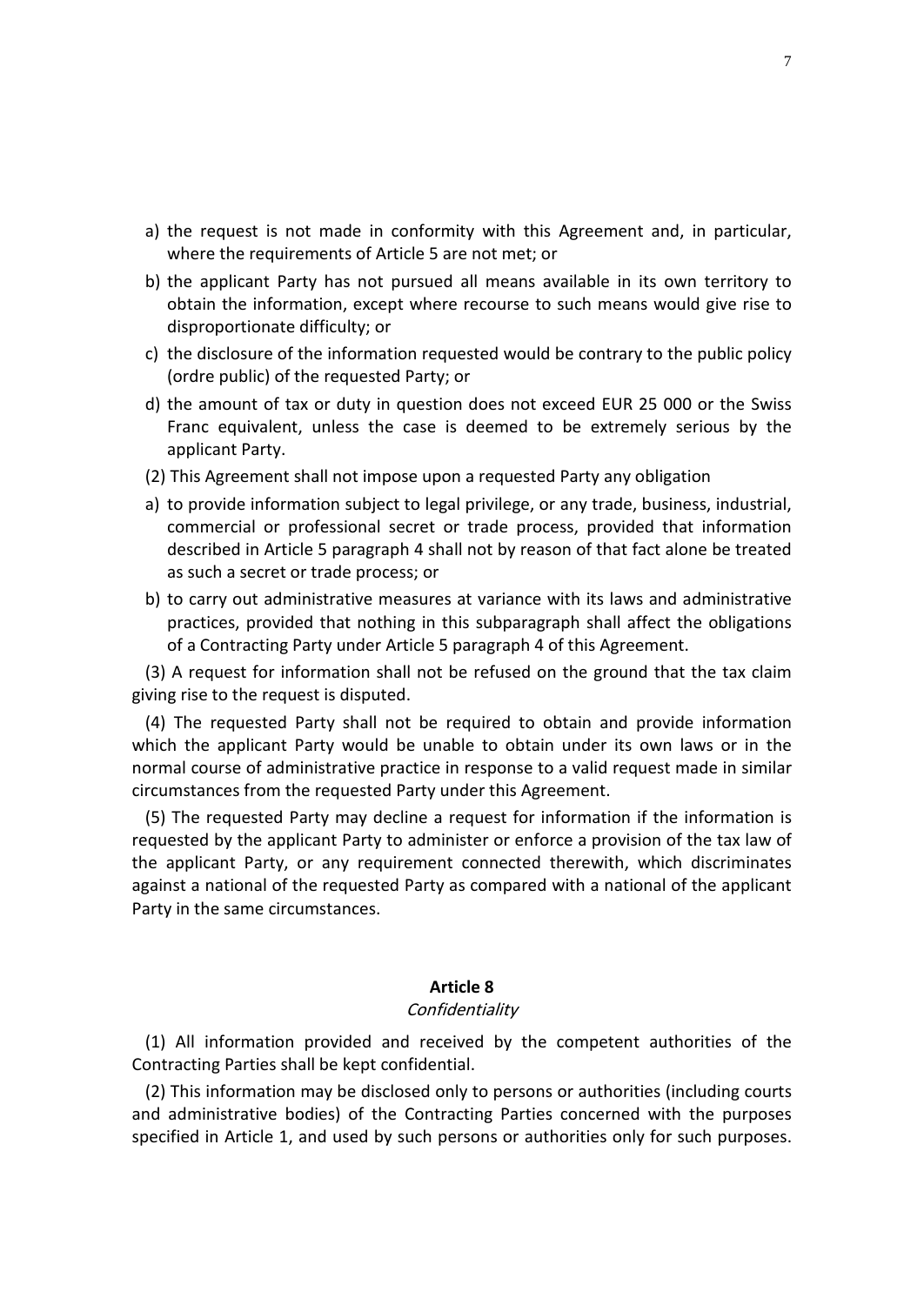these purposes information may be used in public court proceedings or in judicial or these purp<br>ecisions. nese purposes information may be used in public court proceedings or in judicial<br>Such information may not be used for any purpose other than for the purposes ise purposes information may be used in public court proceedings or in judicial<br>ins.<br>in Article 1 without the expressed written consent of the competent authority For tl

or these purposes informand<br>ecisions.<br>(3) Such information may<br>ated in Article 1 without<br>f the requested Party. Information and the used in public court proceedings or in judicial<br>Ions.<br>Such information may not be used for any purpose other than for the purposes<br>Information any othe expressed written consent of the competent authori or these purposes information may be used in public court<br>ecisions.<br>(3) Such information may not be used for any purpose ot<br>ated in Article 1 without the expressed written consent of<br>the requested Party.<br>(4) Information re Such information may not be used for any purpose other than for the purposes<br>d in Article 1 without the expressed written consent of the competent authority<br>exequested Party.<br>Information received under this Agreement must (3) Such information may not be used for any purpose other than for the purposes information may not be used for any purpose other than for the purposes<br>
xticle 1 without the expressed written consent of the competent authority<br>
rested Party.<br>
mation received under this Agreement must not be disclosed statec

(4) Information received under this Agreement must not be disclosed to any other State or sovereign territory not party to this Agreement.

The requested Party.<br>
(4) Information received under this Agreement must not be disclosed to any other<br>
ate or sovereign territory not party to this Agreement.<br>
(5) Personal data may be transmitted to the extent necessary nation received under this Agreement must not be disclosed to any other<br>vereign territory not party to this Agreement.<br>hall data may be transmitted to the extent necessary for carrying out the<br>of this Agreement and subject vereign ter<br>nal data r<br>of this Agr<br>mation rec<br>under thi<br>Partv.

(6) Information received by the requested Party in conjunction with a request for assistance under this Agreement shall likewise be treated as confidential in the requested Party.<br> **Particle 9** noist<br>.e. . . applicant Party.<br>applicant Party shall reimburse the requested Party for all direct costs incurred in icquester

### Costs

arty:<br> **information pursuant contingle Setticle 9**<br> **information pursuant to this Agreement. The respective competent Shall consult from the Costs**<br>Costs<br>Costs incurred in<br>information pursuant to this Agreement. The respective competent<br>shall consult from time to time with regard to this Article, and in particular Article 9<br>Costs<br>e applicant Party shall reimburse the requested Party for all direct costs incurred in<br>iding information pursuant to this Agreement. The respective competent<br>orities shall consult from time to time with reg **Example 19**<br>Costs<br>licant Party shall reimburse the requested Party for all direct costs incurred in<br>information pursuant to this Agreement. The respective competent<br>s shall consult from time to time with regard to this Ar Costs<br>pplicant Party shall reimburse the requested<br>g information pursuant to this Agree<br>ies shall consult from time to time with req<br>ppetent authority of the requested Party<br>y of the applicant Party if the costs of prov<br>re ime wi the competent authority of the requested Party shall consult with the competent authority of the applicant Party if the costs of providing information with respect to a specific request are expected to be significant.<br>Arti  $(1)$ Where difficulties or doubts arise between the Contracting Parties regarding the<br>Where difficulties or doubts arise between the Contracting Parties regarding the specture request

# Mutual Agreement Procedure

or interpreted to be significant.<br> **Article 10**<br> *Mutual Agreement Procedure*<br>
culties or doubts arise between the Contracting Parties regarding the<br>
or interpretation of this Agreement, the competent authorities shall (1) Where difficulties or doubts arise between the Contracting Parties regarding the implementation or interpretation of this Agreement, the competent authorities shall endeavour to resolve the matter by mutual agreement. Article 10<br>
In addition to the agreement *Procedure*<br>
Mutual Agreement *Procedure*<br>
Mere difficulties or doubts arise between the Contracting Parties regarding the<br>
Mere metation or interpretation of this Agreement, the co Article 10<br>
Mutual Agreement Procedure<br>
difficulties or doubts arise between the Contracting Parties regarding the<br>
tion or interpretation of this Agreement, the competent authorities shall<br>
co resolve the matter by mutual Mu<br>
(1) Where difficulties or doub-<br>
inplementation or interpretation<br>
indeavour to resolve the matter<br>
(2) In addition to the agree<br>
uthorities of the Contracting<br>
sed under this agreement. Where difficulties or doubts arise between the Contracting Parties regarding the<br>mentation or interpretation of this Agreement, the competent authorities shall<br>avour to resolve the matter by mutual agreement.<br>In addition t implementation or interpretation of this Agreement, the competent authorities shall

nplementation or interpretation of this Agreement, the competent authori<br>
indeavour to resolve the matter by mutual agreement.<br>
(2) In addition to the agreements referred to in paragraph 1, the co<br>
uthorities of the Contra avour to resolve the matter by mutual agreement.<br>
In addition to the agreements referred to in paragraph 1, the comp<br>
prities of the Contracting Parties may mutually agree on the procedures<br>
under this agreement.<br>
The comp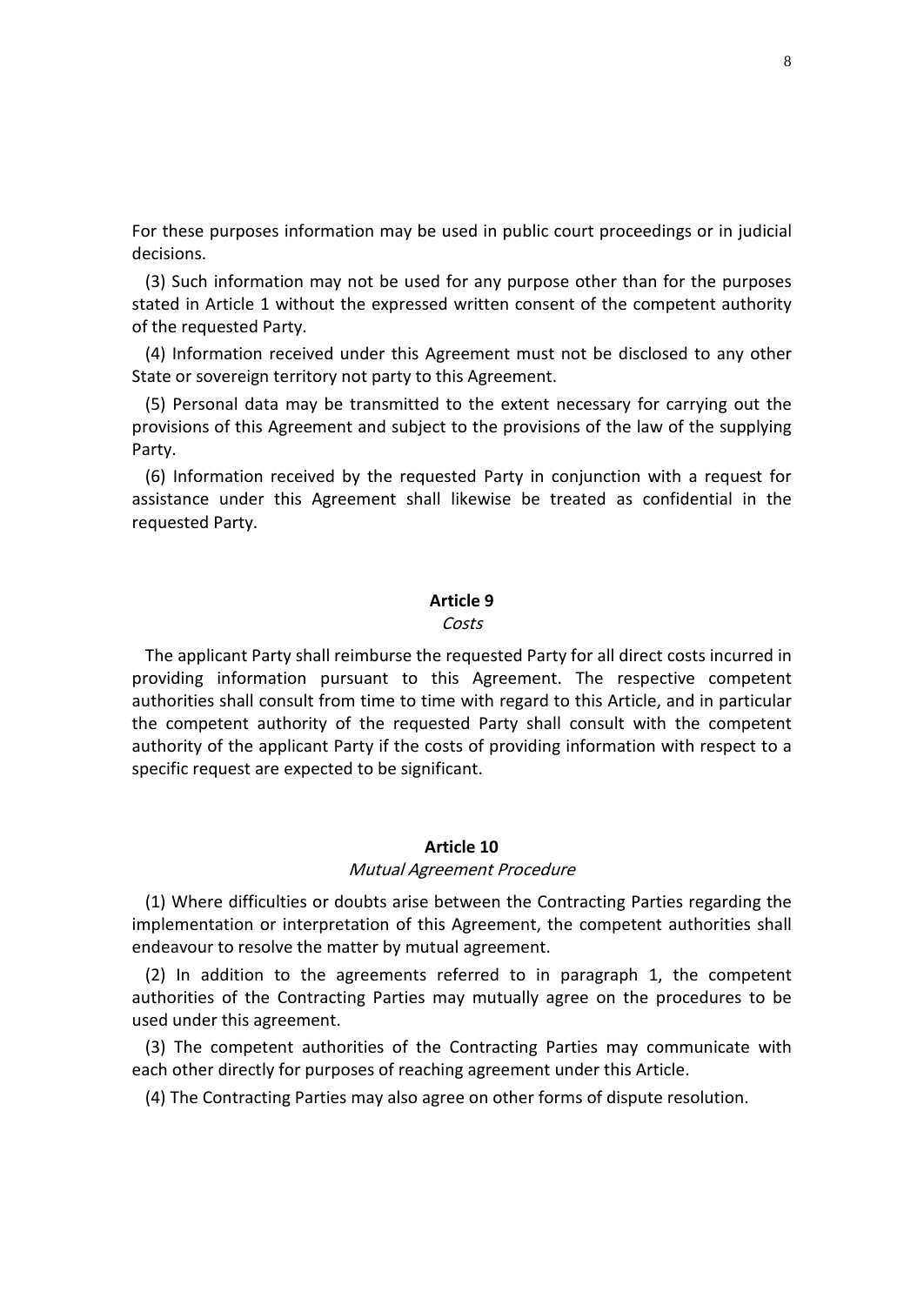# **11 Article**

# Protocol

Article 11<br> *Protocol*<br>
attached Protocol shall be an integral part of this Agreement. **11**<br>*rol*<br>art of this Ag<br>**12**  $T_{\rm{hs}}$ Intrached Protocol shall be an integral part of this Agreement.<br> **Article 12**<br> *Contracting parties shall on entry into force of this Agreement have any* luc atta

Implementation Legislation<br>
all on entry into force of this A<sub>{</sub><br>
y with, and give effect to, the terms of<br> **Article 13** Article 12<br>*Implementation Legislation*<br>The Contracting parties shall on entry into force of this Agreement have any  $\frac{1}{2}$ This Agreement shall enter into force one month from the date on which the<br>This Agreement shall enter into force one month from the date on which the IC SIGNOTI

# Entry into Force

Particle 13<br>
Particle 13<br>
Particle 13<br>
Parties have notified each other that their respective requirements for the Article 13<br> *Entry into Force*<br>
This Agreement shall enter into force one month from the date on which the<br>
acting Parties have notified each other that their respective requirements for the<br>
into force of this Agreement h **Article 13**<br>*Entry into Forical* (1) This Agreement shall enter into force one<br>pontracting Parties have notified each other that<br>htry into force of this Agreement have been fu<br>av on which the last notification is received *Entry into Force*<br>
This Agreement shall enter into force one month from the date on which the<br>
racting Parties have notified each other that their respective requirements for the<br>
into force of this Agreement have been fu *Entry into Force*<br>
This Agreement shall enter into force one month from the date on which the<br>
acting Parties have notified each other that their respective requirements for the<br>
into force of this Agreement have been ful entry into force of this Agreement have been fulfiled. The relevant date shall be the day on which the last notification is received.

14<sub>1</sub> Tunned.<br> **14**<br> **14** ا ۱–۱<br>ام This Agreement shall remain in force until terminated; either Contracting Party<br>This Agreement shall remain in force until terminated; either Contracting Party may

# Termination

termination<br>This Agreement shall remain in force until terminated; either Contracting Party<br>This Agreement shall remain in force until terminated; either Contracting Party<br>terminate this Agreement by serving a notice of te **Article 14**<br> *Termination*<br>
(1) This Agreement shall remain in force until termin<br>
(1) This Agreement by serving a notice of<br>
propetent authority of the other Contracting Party. Article 14<br>
Termination<br>
This Agreement shall remain in force until terminated; either Contracting Party<br>
terminate this Agreement by serving a notice of termination by letter to the<br>
etent authority of the other Contracti Follow This Agreement shall remain in force until terminated; either Contracting Party<br>terminate this Agreement by serving a notice of termination by letter to the<br>petent authority of the other Contracting Party.<br>Such term Fermination<br>
(1) This Agreement shall remain in force unt<br>
ay terminate this Agreement by serving a r<br>
pompetent authority of the other Contracting Party.<br>
(2) Such termination shall become effective c<br>
ine expiration of a ma competent authority of the other Contracting Party.

This Agreement shall remain in force until terminated; either Contracting Party<br>terminate this Agreement by serving a notice of termination by letter to the<br>betent authority of the other Contracting Party.<br>Such termination It is a Article 8 with respect to any information by letter to the<br>the protent authority of the other Contracting Party.<br>
(a) Such termination shall become effective on the first day of the month following<br>
expiration of a tent authority o<br>uch termination<br>piration of a p<br>ation by the oth<br>fter termination<br>provisions of A<br>this Agreement.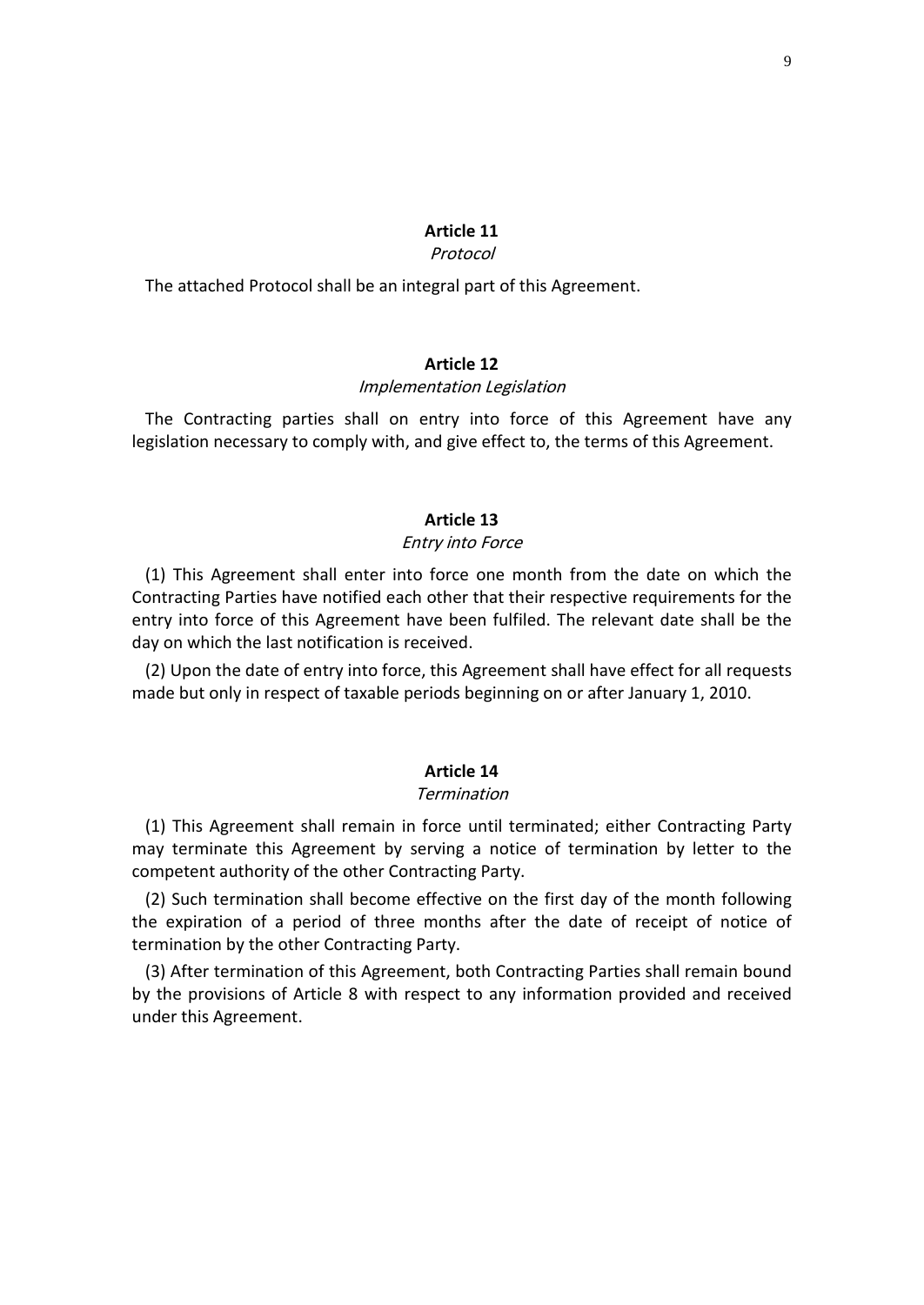witness whereof the undersigned, being duly authorised thereto by their respective reof the undersigned, being duly<br>have signed this Agreement. ness whereof the undersigned, being duly authorised thereto by their respective<br>nments, have signed this Agreement.<br>at Vaduz, this 18 September 2009, in duplicate, in the German, English and In witness whereof the undersigned, being duly authorise<br>Governments, have signed this Agreement.<br>Done at Vaduz, this 18 September 2009, in duplicate,<br>Catalan languages, each text being equally authentic.

languages, each text being equally authentic. <sub>guages, each text being equally a<br>the Government of the<br>the Government of the</sub> the Government of the

vernment of the<br>of Liechtenstein

For the Government of the<br>Principality of Andorra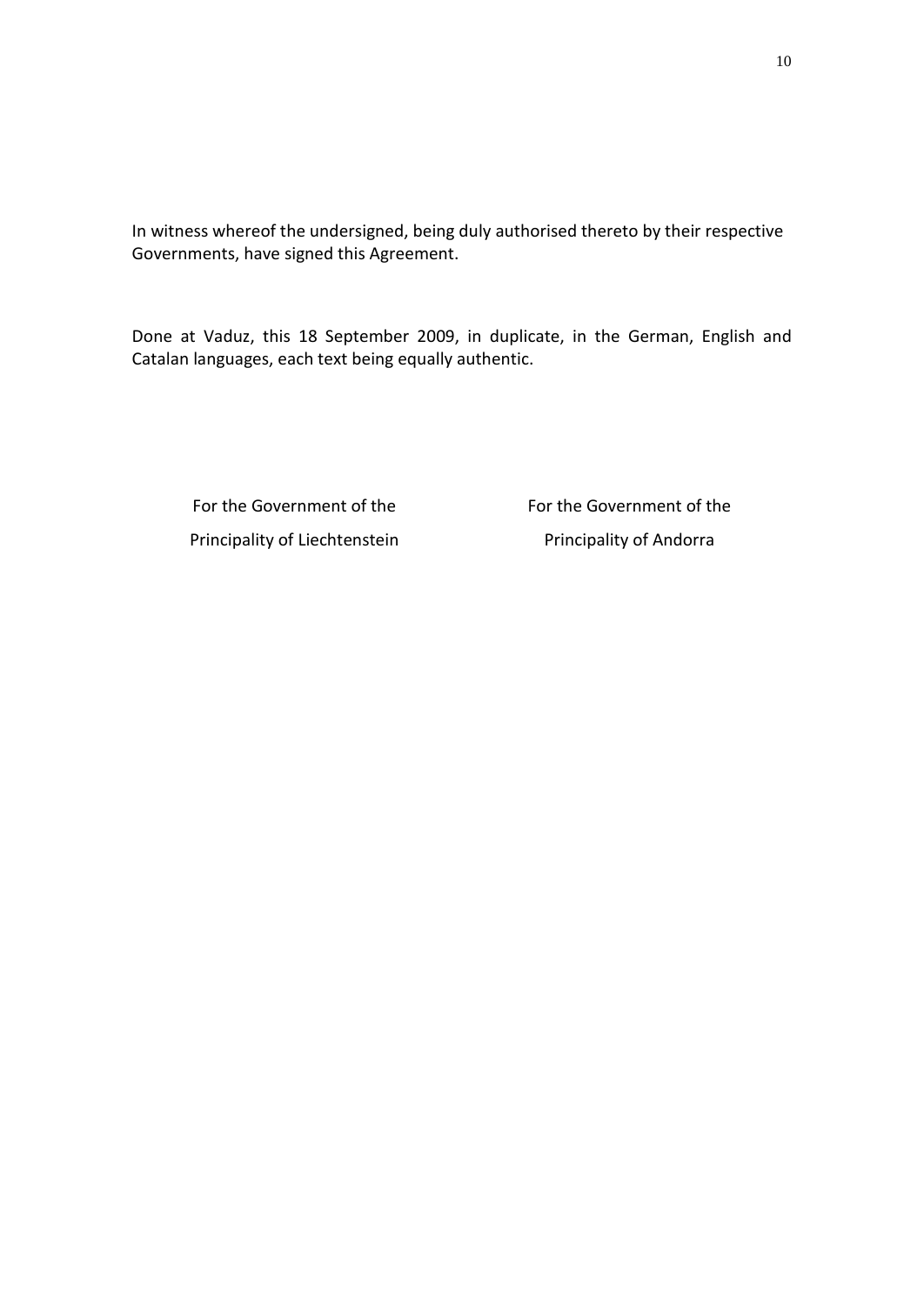# to the Agreement between the Government of the Principality of Liechtenstein and the Government of the Principality of Andorra on the exchange of information on tax matters **Example 26 Protocol**<br>the Agreement between the Government of the Principality of Liechtenstein and<br>Government of the Principality of Andorra on the exchange of information on tax<br>the occasion of the signing of the Agreeme **Protocol**<br> **Protocol**<br>
reement between the Government of the Principality of Liechtenstein and<br>
information on tax<br>
matters<br>
casion of the signing of the Agreement between the Government of the<br>
of Liechtenstein and the G

**Protocol<br>
ement between the Government of the Principality of Liechtenstein and<br>
ment of the Principality of Andorra on the exchange of information on tax<br>
matters<br>
asion of the signing of the Agreement between the Govern** Agreement between the Government of the Principality of Liechtenstein and<br>
invernment of the Principality of Andorra on the exchange of information on tax<br>
matters<br>
a occasion of the signing of the Agreement between the Go matters<br>
in the occasion of the signing of the Agreement between the Government of the<br>
cipality of Liechtenstein and the Government of the Principality of Andorra (the<br>
intracting Parties") on the exchange of information On the occasion of the signing of the Agreement between the Government of the On the occasion of the signing of the Agreement between the G<br>
incipality of Liechtenstein and the Government of the Principalit<br>
Contracting Parties") on the exchange of information on tax matter<br>
arties have agreed upon cipality of Liechtenstein and the Government of the Principality of Andorra (the<br>ntracting Parties") on the exchange of information on tax matters, the Contracting<br>ies have agreed upon the following provisions, which are a "Contracting Parties") on the exchange of information on tax matters, the Contracting ng Parties") on the exchange of information on tax matters, the Contracting<br>ve agreed upon the following provisions, which are an integral part of this<br>t:<br>espect to Article 5 paragraph 1, it is understood that the taxpayer Parties

informed about the intention to make a request for information.

Frame arties have agreed upon the following provisions, which<br>greement:<br>1. With respect to Article 5 paragraph 1, it is understoo<br>formed about the intention to make a request for inform<br>2. With respect to Article 5 paragra greement:<br>
1. With respect to Article 5 paragraph 1, it is understood that the taxpay<br>
formed about the intention to make a request for information.<br>
2. With respect to Article 5 paragraph 5 subparagraph a, it is understoo With respect to Article 5 paragraph 1, it is understood that the taxpayer is to<br>med about the intention to make a request for information.<br>With respect to Article 5 paragraph 5 subparagraph a, it is understood that it is i reasonable costs of reproducing and transporting documents or records to the respect to Article 5 paragraph 5 subparagraph a, it is understood that it is not<br>ry to provide the name of the taxpayer in order to define its id n respect to Article 5 paragraph 5 subparagraph<br>le the name of the taxpayer in order-<br>rmined from equivalent elements.<br>term "direct" costs shall be interprete<br>e 'direct costs' include, but are not lir<br>costs of reproducing and transport necessary to provide the name of the taxpayer in order to define its identity, if this identity can be determined from equivalent elements.

 $n/$ 

- a) examples of the 'direct costs' include, but are not limited to, the following:
- ry to provide the name of the taxpayer in order to define its identity, if this<br>can be determined from equivalent elements.<br>rticle 9 the term "direct" costs shall be interpreted as follows:-<br>mples of the 'direct costs' inc retermined from equivalent elements.<br>he term "direct" costs shall be interpreted as follows:-<br>if the 'direct costs' include, but are not limited to, the following:<br>ble costs of reproducing and transporting documents or rec rticle 9 the term "direct" costs shall be interpreted as follows:-<br>mples of the 'direct costs' include, but are not limited to, the following:<br>reasonable costs of reproducing and transporting documents or records to the<br>co i) reasonable costs of reproducing and transporting documents or records to the reasonable costs of reproducing and transporting documents or records to the<br>competent authority of the applicant Party;<br>reasonable fees imposed by a financial institution or other record keeper for<br>copying records and res competent authority of the applicant Party;
	- In authority of the applicant Party;<br>in authority of the applicant Party;<br>ile fees imposed by a financial institution or other record keeper for<br>records and research related to a specific request for information;<br>le costs copying records and research related to a specific request for information;
	- iii) reasonable costs for stenographic reports and interviews, depositions or testimony;
- The complete the Contraction of the record keeper for<br>copying records and research related to a specific request for information;<br>reasonable costs for stenographic reports and interviews, depositions or<br>testimony;<br>reasonab allowed under applicable law, on the person who voluntarily appears in the reasonable costs for stenographic reports and interviews, depositions or<br>testimony;<br>reasonable fees and expenses, determined in accordance with amounts<br>allowed under applicable law, on the person who voluntarily appears in imony;<br>ionable fees and expenses, determined in accordance with amounts<br>wed under applicable law, on the person who voluntarily appears in the<br>itory of one of the Contracting Parties for interview, deposition or<br>imony rela vi) reasonable fees and expenses, determined in accordance with amounts vi) reasonable fees and expenses, determined in accordance with amounts<br>allowed under applicable law, on the person who voluntarily appears in the<br>territory of one of the Contracting Parties for interview, deposition or<br>te allowed under applicable law, on the person who voluntarily appears in the<br>territory of one of the Contracting Parties for interview, deposition or<br>testimony relating to a particular information request;<br>v) reasonable lega territory of one of the Contracting Parties for interview, deposition or testimony relating to a particular information request;
	- by of one of the Contracting Parties for interview, deposition or<br>ony relating to a particular information request;<br>hable legal fees for non-government counsel appointed or retained, with<br>proval of the competent authority the courts of the requested Party related to a specific request for information.
- testimony relating to a particular information<br>v) reasonable legal fees for non-government of<br>the approval of the competent authority of<br>the courts of the requested Party related to<br>b) 'Direct costs' do not include ordinar v) reasonable legal fees for non-government counsel appointed or retained, with<br>the approval of the competent authority of the applicant Party, for litigation in<br>the courts of the requested Party related to a specific requ the approval of the competent authority of the applicant Party, for litigation in<br>the courts of the requested Party related to a specific request for information.<br>rect costs' do not include ordinary administrative and over e courts of the requested Party related to a specific request for information.<br>
t costs' do not include ordinary administrative and overhead expenses<br>
ed by the requested Party in reviewing and responding to information<br>
s b) 'Direct costs' do not include ordinary administrative and overhead expenses
- osts' do not include ordinary administrative and overhead expen<br>by the requested Party in reviewing and responding to informat<br>submitted by the applicant Party.<br>ect costs pertaining to a specific request are expected to ex